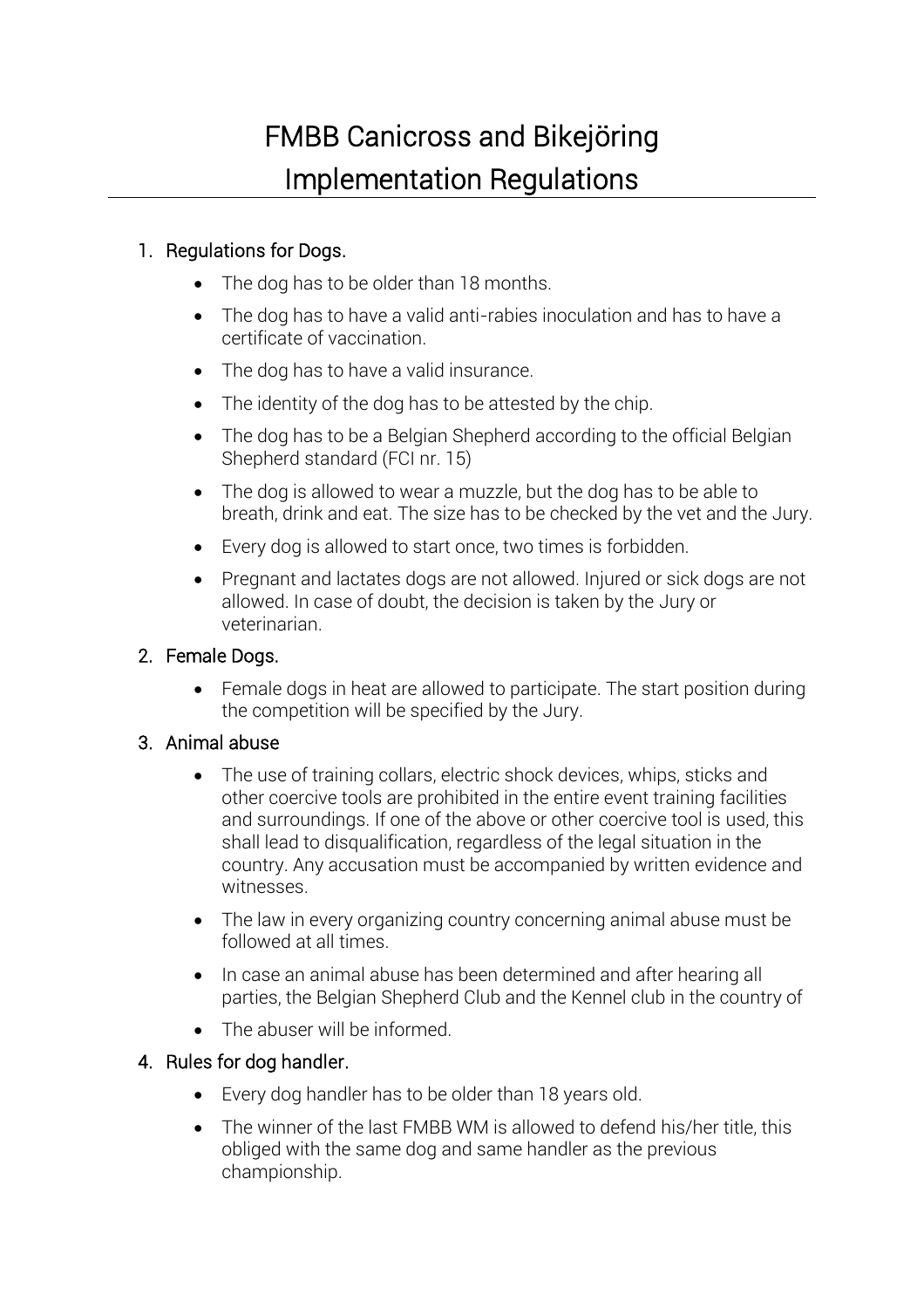- If there is a Belgian Shepherd club in the country were the dog handler officially lives and this club is an FMBB member, then the concerning Belgian Shepherd Club must agree with the participation from nonmembers at the competition. Information about the status must be obtained by the responsible of the organization.
- There is no legal claim to participate in the event.

## 5. Classes

| Class                   | Age       | <b>Distances</b> |          |
|-------------------------|-----------|------------------|----------|
| Senior Women            | $18 - 39$ | ± 2000 m         | ± 5000 m |
| Senior Men              | $18 - 39$ | ± 2000 m         | ± 5000 m |
| Women Veterans 1        | $40 - 49$ | ± 2000 m         | ± 5000 m |
| Men's Veterans 1        | $40 - 49$ | ± 2000 m         | ± 5000 m |
| <b>Women Veterans 2</b> | $50 - 59$ | ± 2000 m         | ± 5000 m |
| Men's Veterans 2        | $50 - 59$ | ± 2000 m         | ± 5000 m |

## 6. Number of participants.

• The number of participants per country is not limited. The team leader of every club (country) is responsible for the correct registrations in case the club (country) is managing the registrations. If registrations for a country are individual (in case the club (country is not taking care), then the registering competitor is responsible for the correct input of her/his data.

## 7. Equipment.

- Functional brakes on the bike are mandatory, helmet and gloves have to be worn during Bikejöring.
- Shoes with spikes are not allowed.
- The dog has to wear a harness (harness from protection work is forbidden).
- The dog and the dog handler are linked with an elastic leash. The leash at Canicross is allowed to be 2 m and at Bikejöring 2,7m. The dog handler has to wear an abdominal belt and could use a panic snag at canicross. The dog handler has to use an antenna, which is as long as the front wheel for bikejöring.
- Other collars are not allowed.
- The Jury have to control the equipment. In case of wrong equipment they are allowed to disqualify the dog handler.

## 8. Reporting Procedure at the FMBB WC.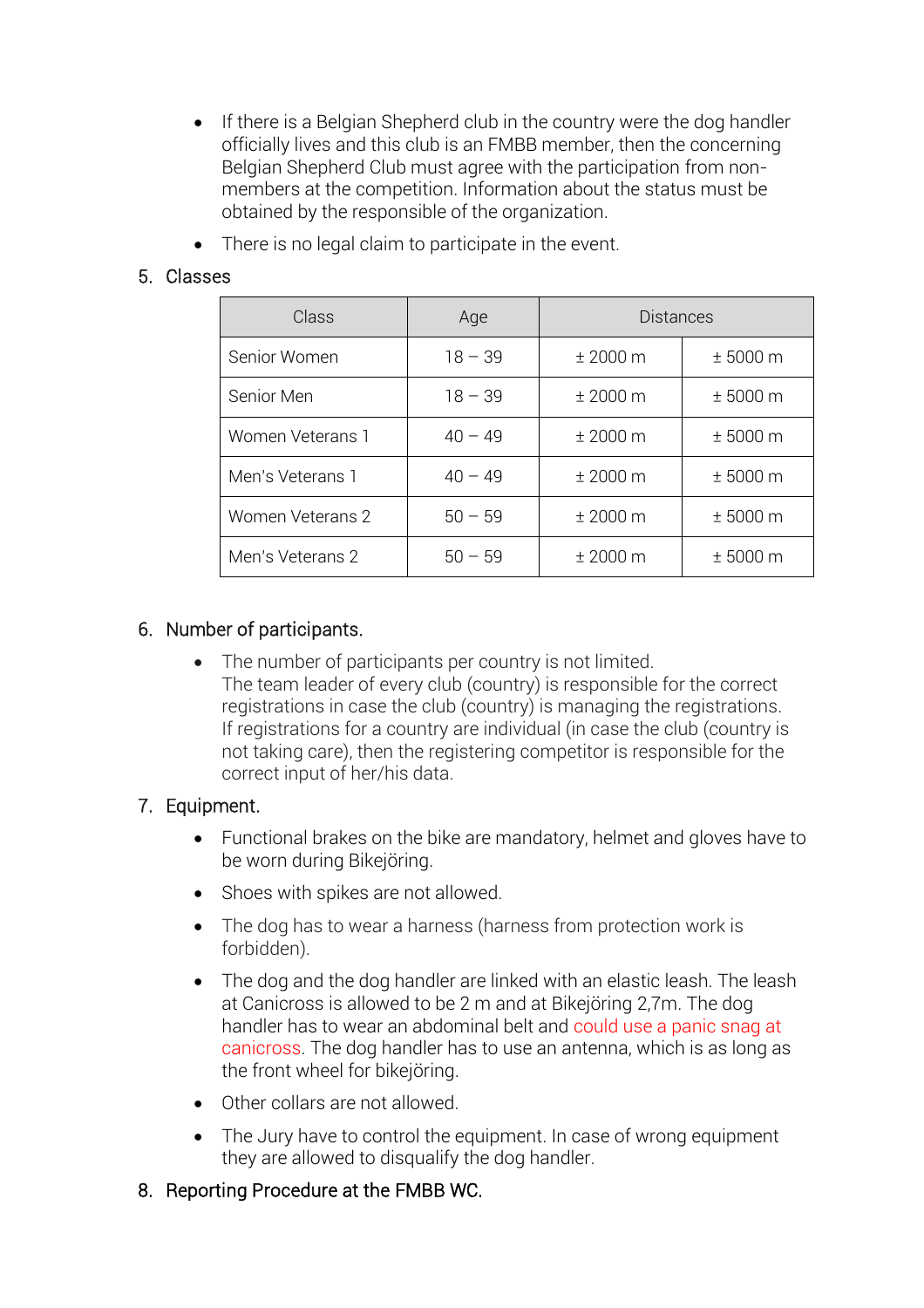- The dog handler has to go to the registration point at the time published in the schedule.
- The dog handler has to show all documents- passport, valid anti-rabies inoculation and has to have an certificate of vaccination, document that the dog is a Belgian Shepherd (FCI papers), insurance papers.
- The vet will check the chip for identification and make sure that the dog is in a condition to start.
- The dog handler receives all information and materials needed for the competition at the meeting before the first start. The meeting point and the time will be published online.

## 9. Competition.

- At the start: complete bike and dog has to be behind the starting line. In case of an early start : Penalty of 30 seconds.
- During overtaking: the slower dog handler has to stop and is allowed to take the run on after complete passing.
- The order of the starts will be published the day before the first race, no separation between women and men.
- In the first race the distance between the dog handlers in Canicross are 30 seconds and in bikejöring 60 seconds.
- The order of the second race will be the fastest dog handler first and the next on after 30 (60) seconds and so on. There will be no separation of women and men.
- It is allowed to get help of two people at the start of bikejöring. The instructions of the Jury have to be followed.
- There is no allowance for help at the start during Canicross.
- The dog handler has to be in the Starting Area 10 minutes before the start and has to follow the instruction of the Jury and helpers. After three times asking for the dog handler in the starting area, no start will be possible.
- There will be a check of the equipment and the chip of the dog at the start line.
- The distances will depend on the weather conditions if needed.
- It is forbidden to force the dog to run.
- It is not allowed to use motivation equipment.
- If the dog is not able to run any more, the dog handler has to leave the competition and inform the Jury.
- The dog handler has to make sure, that the dog is always on leash and does not show any aggression toward other dogs or people during the race. The dog handlers have to see to it that they never hinder other teams.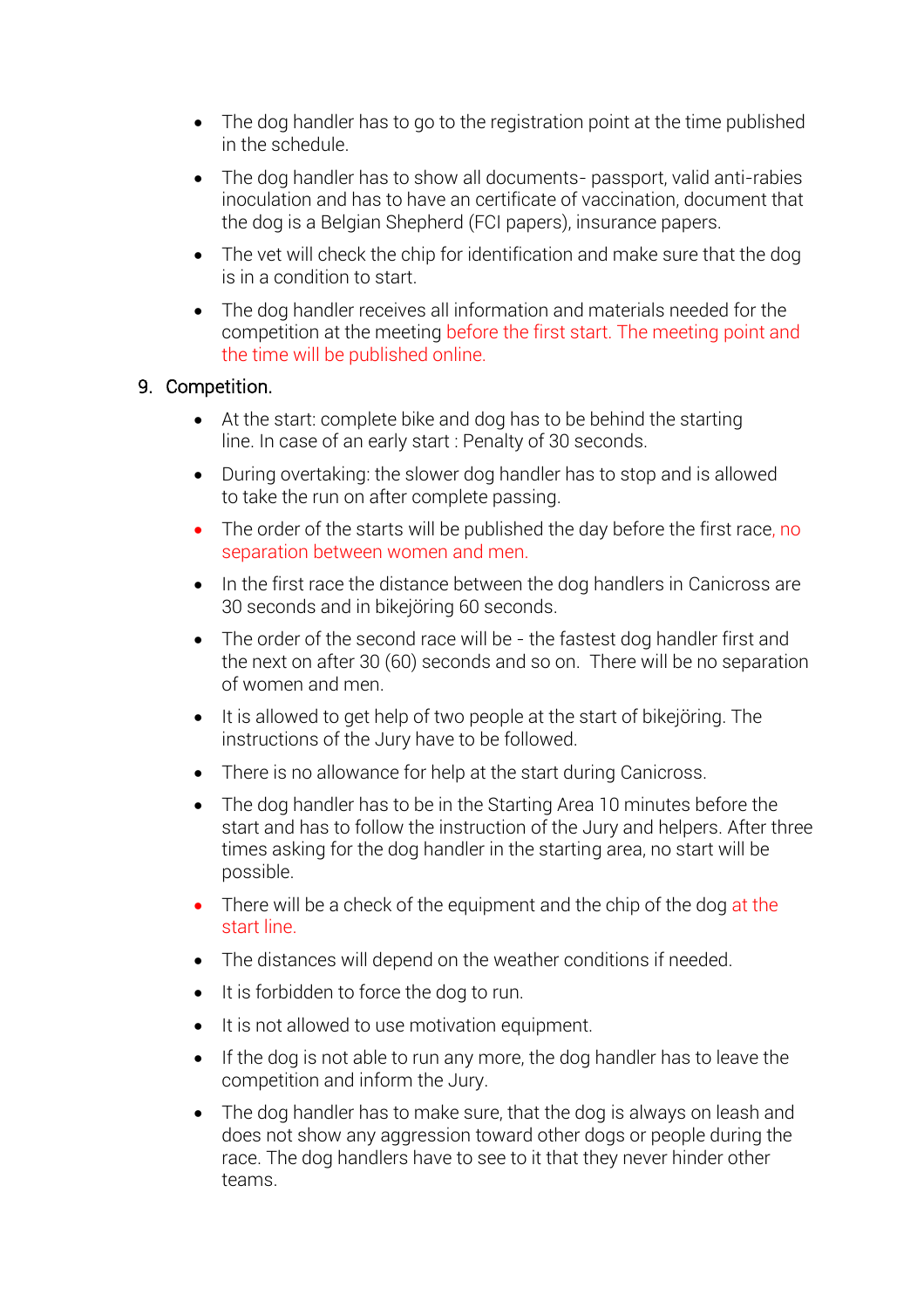- If the dog handler is not following these rules, the dog handler can be disqualified.
- There will be control of the chip at the finish line.

## 10.Route.

- The route will be marked from the start till the finish line.
- The route will be published on the FMBB World Championship website two month before the FMBB World Championship, the route is allowed to be changed in case of problems reported to the board.
- One route will be about 2 km and the second about 5 km. Every dog handler has to take part at both races. The smallest sum of both races times will show the winner. The time will be stopped when the dog and the dog handler pass the finish line.
- The veterinarian and the Jury have to approve the routes.
- Following markings will be on the courses:
	- round red point on the right side
		- o change of the directions in the next 20 meter to the right
	- round red point on the left side
		- o change of the directions in the next 20 meter to the left
	- blue square mark
		- o go on this way
	- yellow triangular mark
		- o be careful, dangerous passage

# 11.Evaluation.

- Every dog handlers has to take part at both races.
- The first race is on thursday and the second race is on saturday during the FMBB Championships.
- The fastest time (sum of both races) will win the competition.
- The times measurement can be electronic with a transponder.
- The results will be documented at the finish line.
- There will be no separation during the competition between women and men, but the results will be separated (§4).
- In case of only one participant, the evaluation in this class will be done. There will be no mixture of classes in this case.

# 12.Award Ceremony.

- There will be an award ceremony for the first, second and third place of every class.
- Every dog handler has to attend*;* not- attending must be asked to the Jury.